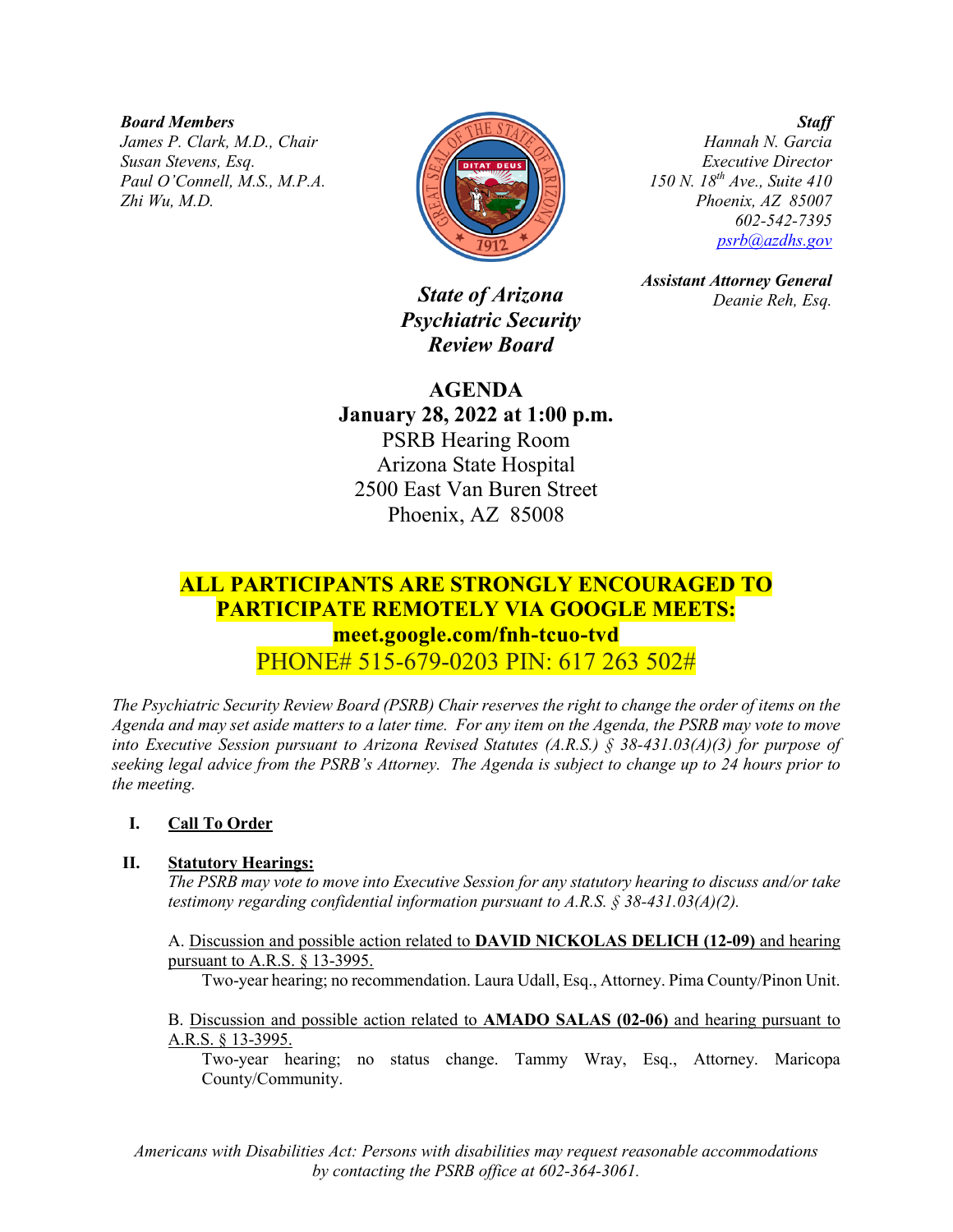C. Discussion and possible action related to **WALTER GRAY MCCARTHY (10-13)** and hearing pursuant to A.R.S. § 13-3995.

Two-year hearing; no status change. Tammy Wray, Esq., Attorney. Maricopa County/CRU Unit.

D. Discussion and possible action related to **BARBARA DOWNEY-LEBOURDAIS (99-17)** and hearing pursuant to A.R.S. § 13-3995.

Two-year hearing; no status change. Stefanie Jones-Campbell, Esq., Attorney. Pinal County/Community.

E. Discussion and possible action related to **MICHAEL LYNN STEELE (09-08)** and hearing pursuant to A.R.S. § 13-3995.

Two-year hearing; no recommendation. John Blischak, Esq., Attorney. Pima County/Saguaro Unit.

F. Discussion and possible action related to **CHARLES ROBERT VAHNMIDDLESTATE (EDMARK) (00-17)** and hearing pursuant to A.R.S. § 13-3995.

Two-year hearing; no recommendation. John Blischak, Esq., Attorney. Pima County/Cottonwood Unit.

G. Discussion and possible action related to **WAYNE CHARLES PHIFER (09-09)** and hearing pursuant to A.R.S. § 13-3995.

Two-year hearing; outpatient treatment team is requesting no status change. Julie Martin, Esq., Attorney. Pima County/Community.

H. Discussion and possible action related to **BRIAN MATTHEW GAROFALO (18-09)** and hearing pursuant to A.R.S. § 13-3995.

ASH requested hearing; ASH is recommending Phase 1, Levels 1 and 2. Kennedy Klagge, Esq., Attorney. Yavapai County/Pinon Unit.

I. Discussion and possible action related to **CHRISTOPHER SHANE FORTIER (15-05)** and hearing pursuant to A.R.S. § 13-3995.

ASH requested hearing; ASH is recommending conditional release to the community. John Blischak, Esq., Attorney. Pima County/CRU Unit.

J. Discussion and possible action related to **RICK WILLIAM STEVENSON (95-06)** and hearing pursuant to A.R.S. § 13-3995.

ASH requested hearing; ASH is recommending Phase 3, Levels 5 and 6. Tammy Wray, Esq., Attorney. Maricopa County/CRU Unit.

K. Discussion and possible action related to **BARRY THOMAS JORDAN (14-02)** and hearing pursuant to A.R.S. § 13-3995.

Two-year hearing; no recommendation. Holly Gieszel, Esq., Attorney. Maricopa County/Sycamore Unit.